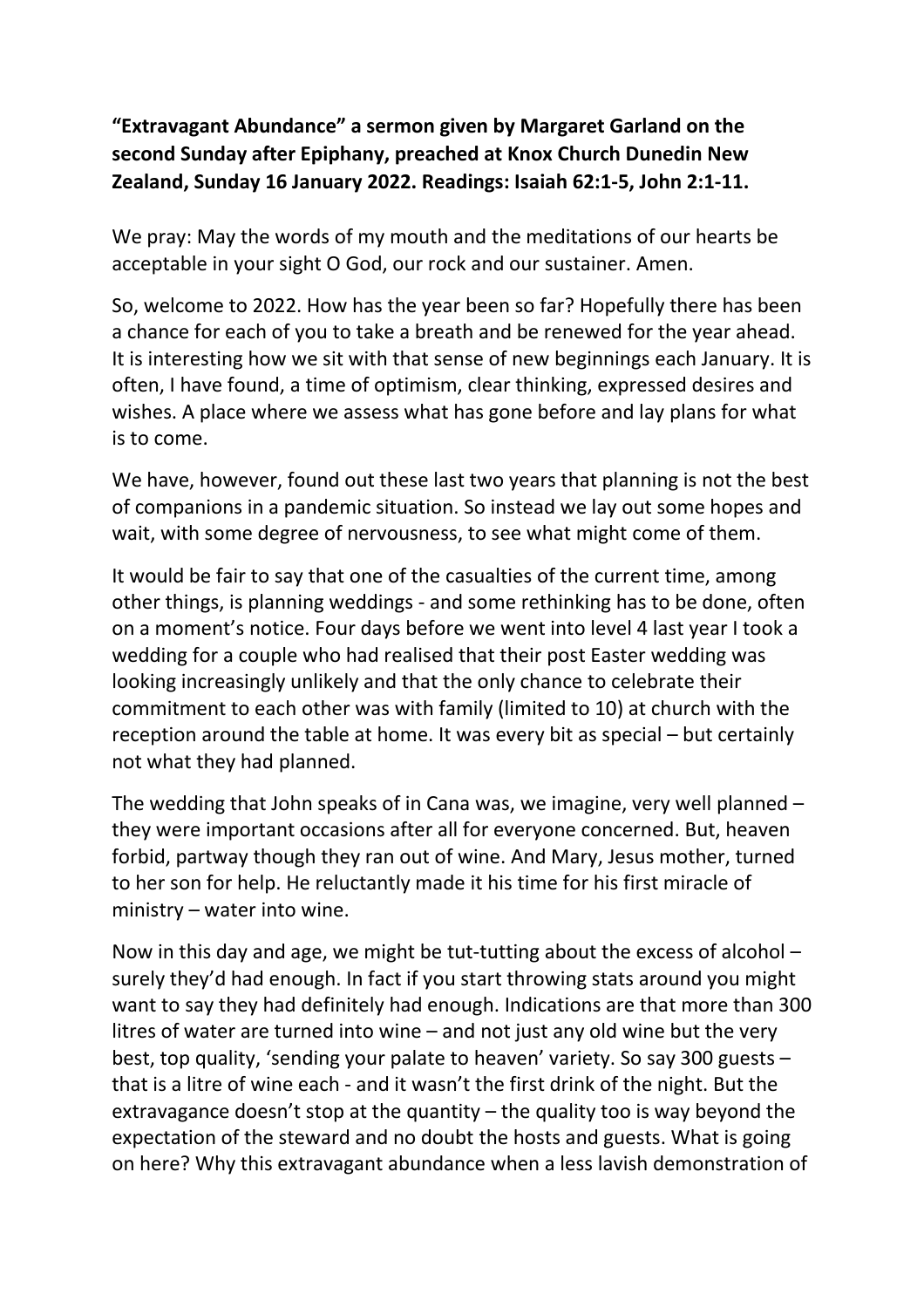Jesus' miracle touch would have served well enough? Let us park that question for a moment while we look to the reading from Isaiah.

It is helpful to know the context - – Isaiah is speaking to a people who have returned from exile, who had high hopes for returning to a new Jerusalem, but who are struggling because it is not turning out the way they had hoped. Things have gone wrong; the dreams long nurtured in their desolation have been broken, faith in their God has been sorely tested and is crumbling into dust. Their plans are not working out the way they expected and they are crying out 'where are you, God'. Isaiah is acknowledging their pain and reassures them that he will not cease pleading their cause, not rest until Jerusalem is raised from the ashes. He demands action of God for the people of God. And then he moves to remind the people of God's great love for them, of the extravagant abundance of blessing that is found in their relationship with their Lord. This is a new beginning; of hope and delight and joy and commitment - and Isaiah uses the imagery of the marriage vows to anchor this new relationship into the lives of the people of God. The generous language of hope and promise lifts up the people even in the midst of the struggle that is the rebuilding of their lives and their dreams.

I wonder if sometimes we are a bit uncomfortable with 'over the top' expressions – words, acts, thoughts, emotions? I sometimes am. I want to hold a bit of myself back just so the disappointment won't be so hard to handle or so I can say – ah well it was too good to be true. (Which is an absolutely useless tactic by the way.) But seriously I believe that John is wanting to point out to us that there are times when we need to let go of logical planning and cautious approaches – that, along with the realisation that life can be tough, we also need to lose our inhibitions and dive deep into the extravagance of God's abundant and overflowing love.

The Gospels are full of stories of God's extravagant, generous, overflowing gifts, love and mercy: the open-armed welcome for the prodigal child, a catch of fish so great that it overwhelms the boats, the over-supply of bread and fishes, the anointing of Jesus with a ridiculously expensive oil; from the cradle to the cross we are surrounded by signs of abundance and celebration. We can almost hear Jesus saying "what part of abundant love don't you understand?"

Because we do seem to struggle with stories like this – extravagance is often associated with too much money, with waste, with unsustainability and inequality; the delight of abundance seems at odds with our world view of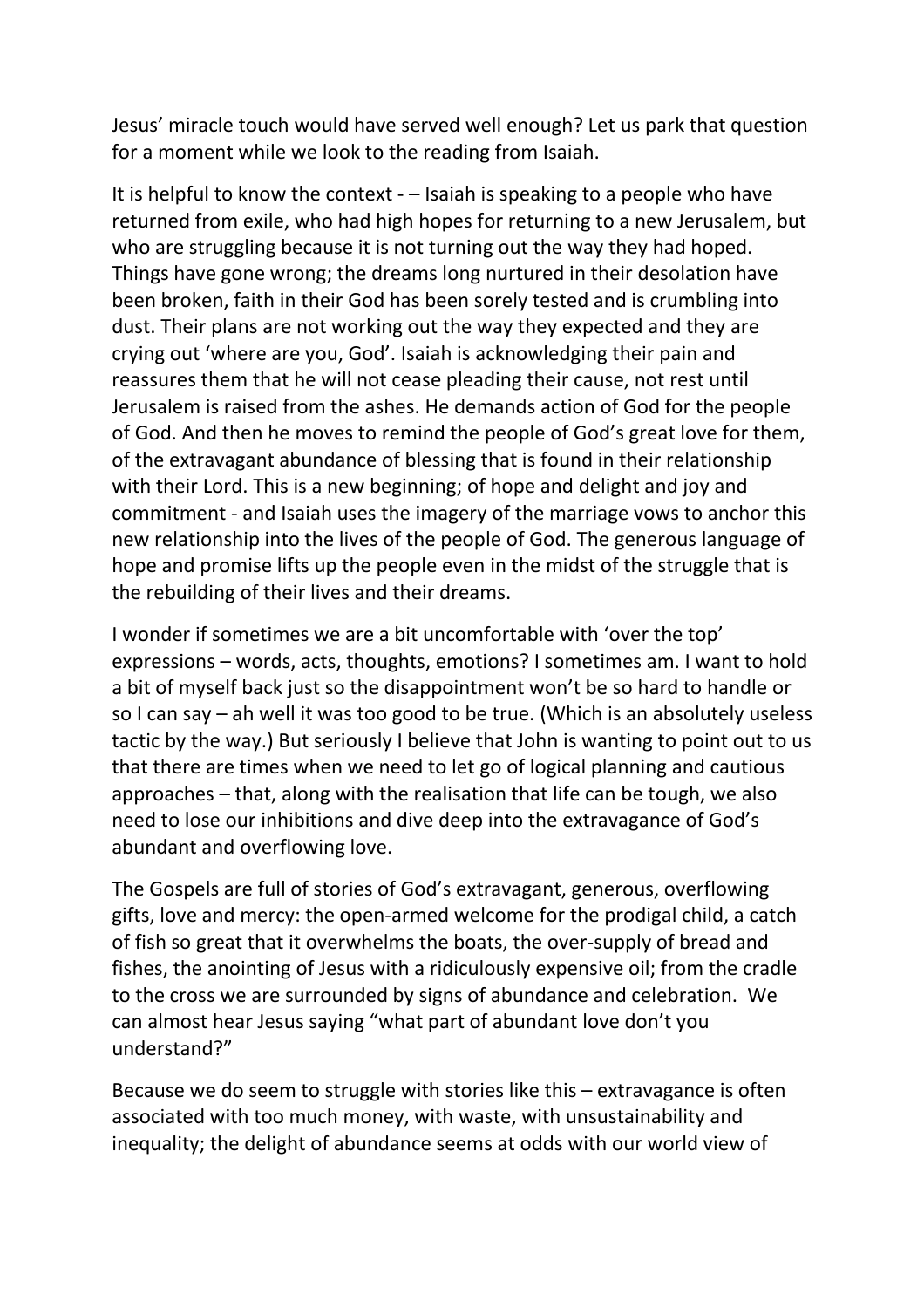careful management and future proofing, excessive generosity can be seen as a burden or a debt to be paid back or harbour barely disguised envy.

Signs of irrepressible largesse make us uncomfortable, twitchy.

In our life of faith we can also see signs of this reluctance to delight in our God, to celebrate exuberantly the extravagant abundant love that is our relationship with Jesus Christ, even in, or especially in the hard times. Thankfully we are losing the labels of dour and emotionless and joyless – at long last – and finding our way into laughter, tears, joy and totally unrealistic hope in the power of love to see us through the struggles, and celebrations of life. As Isaiah realised so clearly, it is one of the paradoxes of faith that in our deepest need, we find our greatest treasure.

So here are some questions we have to ask ourselves; what is that what Jesus wants us to be and to do? Does he want our faith to be morose, our response to the joy of living in Christ to be muted and rationed? In other words are we doling out the wedding wine by the shot glass, while Jesus is pouring it out by the 50 litre flagon? Is the face we are showing to each other and the world one of cautious measured optimism or do we occasionally throw caution to the winds and celebrate the extravagance of living in God's love and promise?

Let us remember: that throughout his life and his ministry Jesus celebrated people – people getting married, people being healed, people enjoying meals together, people indulging in uncontainable laughter – he carried a spirit of celebration with him wherever he went as he proclaimed a God of love and hope and peace and joy.

This joyous wedding feast at Cana is today a sign to the church that we are to rejoice in being the people of God and to toast the world with the amazing good news of grace and love gifted to us in Jesus.<sup>1</sup> Our joy is sourced in our relationship with our extravagant abundant God and we are to allow that joy to flow not only through our lives, but into the lives of each other and all whom we know. Have you ever had someone come up to you and say – 'you have look on your face that suggests you know something special and it makes you really happy'? Now you can say – ah it is Cana-Grace!

What a way for Jesus to begin his public ministry in John's Gospel! What a way for us to continue that ministry – brothers and sisters in Christ celebrating the extravagant abundance of the love of God for us in our everyday lives –every day of the week. 2022, here we come. Amen

l

<sup>&</sup>lt;sup>1</sup> Feasting on the Word: Year C, Volume 1 by Robert Brearly p. 262